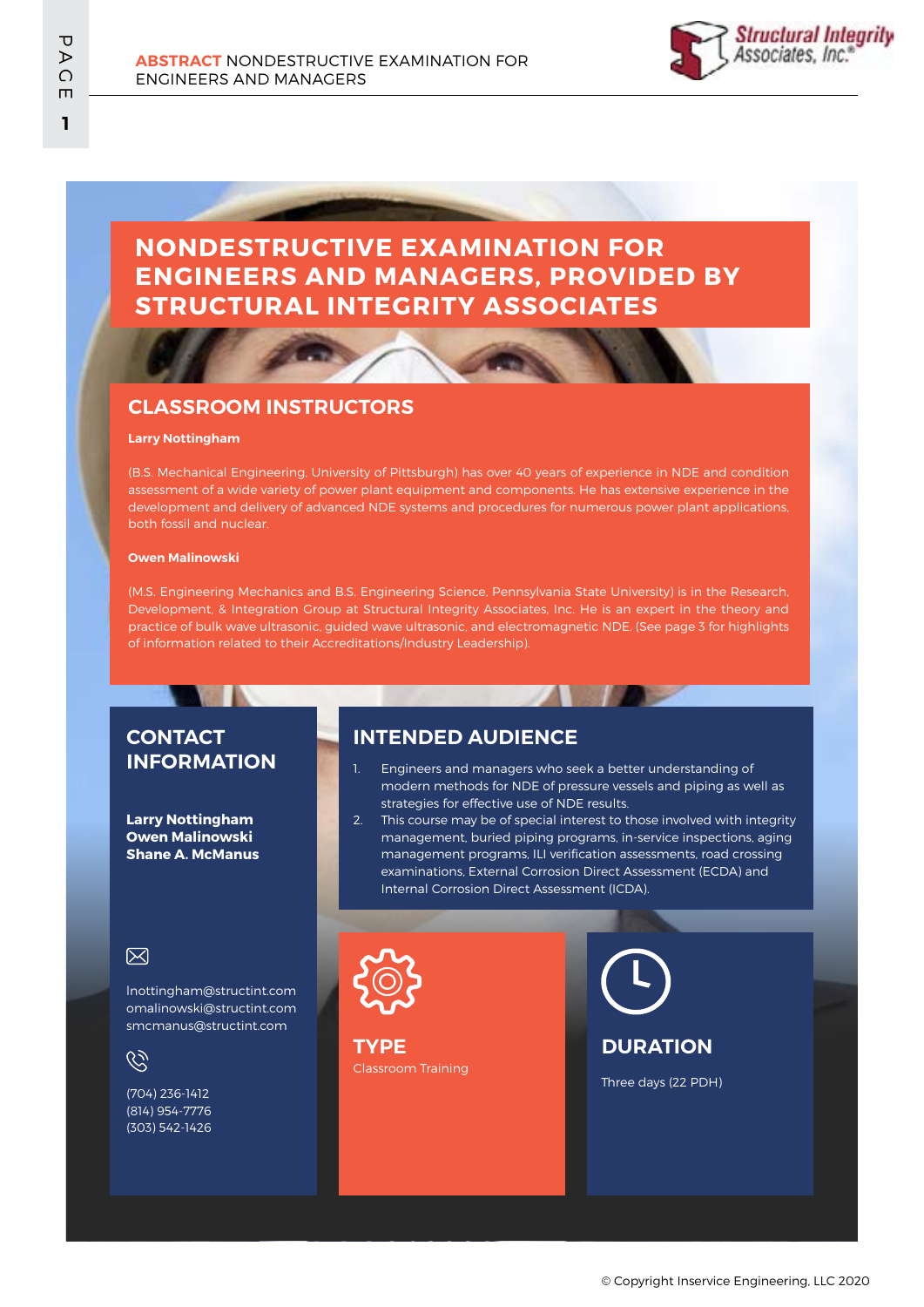

# **LEARNING OBJECTIVES**

Nondestructive examination (NDE) is an important tool for aging management of plant components.

In this course, NDE methods are reviewed on an industry-specific basis and a general introduction and review of the most common NDE methods is presented. A more focused review of frequently used NDE technologies and techniques is provided, including multiple hands-on technology demonstrations. Structural Health Monitoring (SHM) concepts and technologies are also reviewed. A general process for matching inspection needs with NDE methods, technologies, and techniques is also provided. Participants will learn basic quality control measures, recommended reporting requirements, planning and strategies for the effective utilization of NDE results.

Nondestructive Evaluation (NDE) is utilized throughout the energy industry to assess the condition of critical components. An understanding of NDE principles, as well as their capabilities and limitations, is paramount to making engineering decisions based on NDE data.

This course is unique because it will enable engineers to understand the bases for appropriate NDE technology selection as well as the capabilities and limitations of each NDE technology. Additionally, attendees will learn NDE terminology and the basics of data analysis and interpretation, facilitating informed and intelligent engineering decisions based on NDE data.

## **Topics Covered:**

- Process Technology
- Intro to NDE Methods
- NDE Method Selection
- NDE Personnel, Codes, & Standards
- Planning NDE Activities
- **NDE Reporting**
- SHM vs. NDE